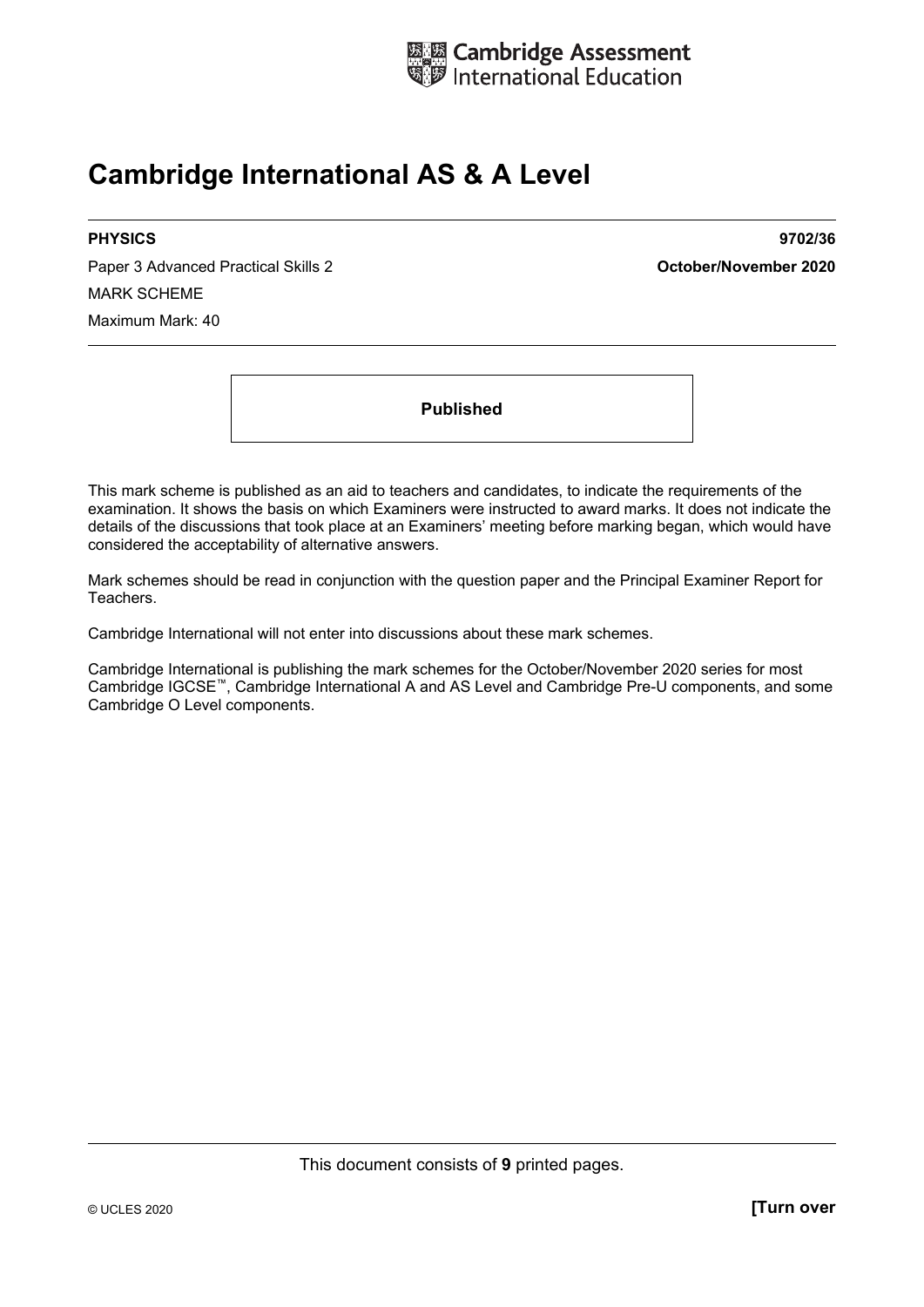#### **Generic Marking Principles**

These general marking principles must be applied by all examiners when marking candidate answers. They should be applied alongside the specific content of the mark scheme or generic level descriptors for a question. Each question paper and mark scheme will also comply with these marking principles.

GENERIC MARKING PRINCIPLE 1:

Marks must be awarded in line with:

- the specific content of the mark scheme or the generic level descriptors for the question
- the specific skills defined in the mark scheme or in the generic level descriptors for the question
- the standard of response required by a candidate as exemplified by the standardisation scripts.

GENERIC MARKING PRINCIPLE 2:

Marks awarded are always **whole marks** (not half marks, or other fractions).

GENERIC MARKING PRINCIPLE 3:

Marks must be awarded **positively**:

- marks are awarded for correct/valid answers, as defined in the mark scheme. However, credit is given for valid answers which go beyond the scope of the syllabus and mark scheme, referring to your Team Leader as appropriate
- marks are awarded when candidates clearly demonstrate what they know and can do
- marks are not deducted for errors
- marks are not deducted for omissions
- answers should only be judged on the quality of spelling, punctuation and grammar when these features are specifically assessed by the question as indicated by the mark scheme. The meaning, however, should be unambiguous.

GENERIC MARKING PRINCIPLE  $4$ 

Rules must be applied consistently, e.g. in situations where candidates have not followed instructions or in the application of generic level descriptors.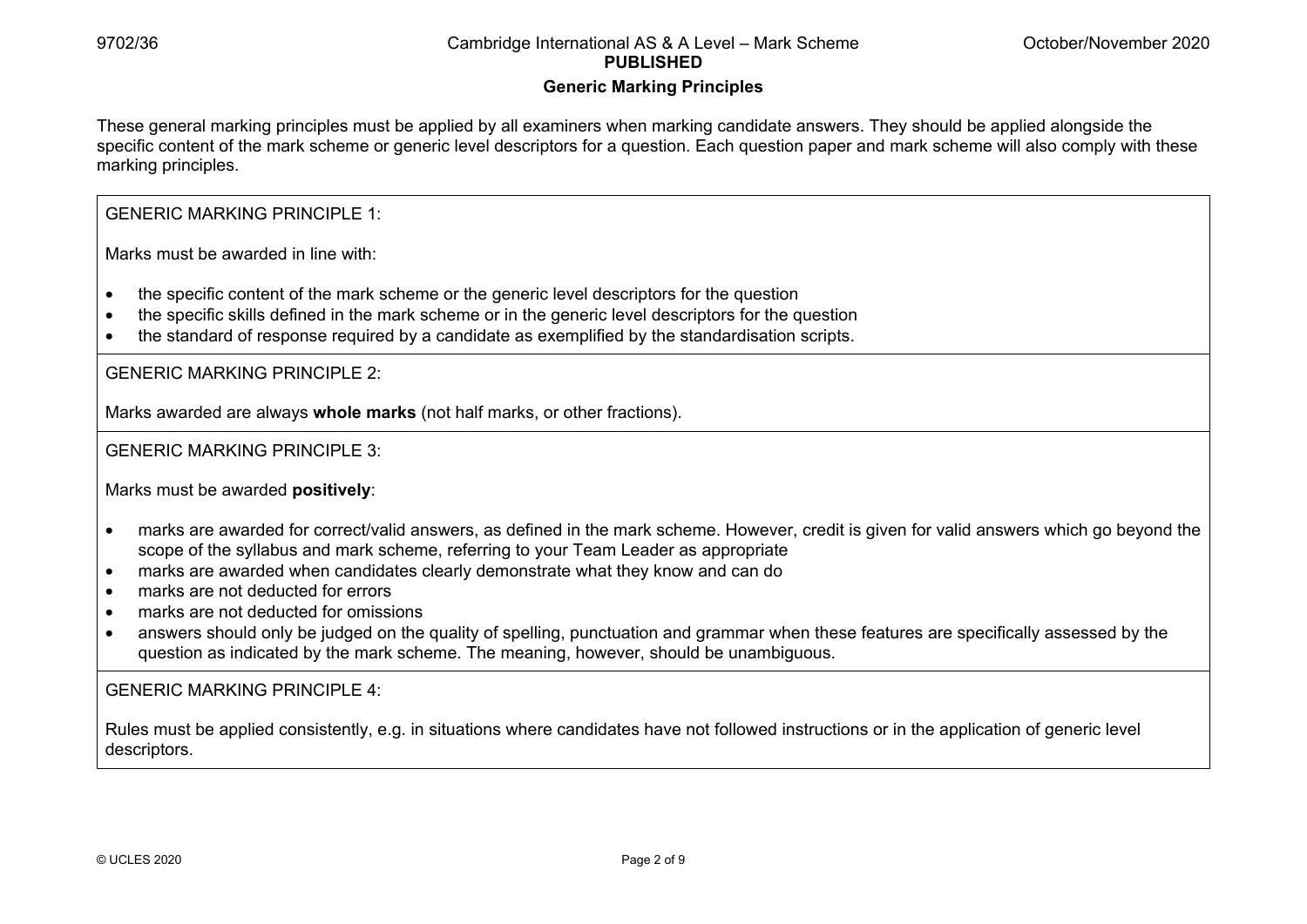#### GENERIC MARKING PRINCIPLE 5:

Marks should be awarded using the full range of marks defined in the mark scheme for the question (however; the use of the full mark range may be limited according to the quality of the candidate responses seen).

#### GENERIC MARKING PRINCIPLE 6:

Marks awarded are based solely on the requirements as defined in the mark scheme. Marks should not be awarded with grade thresholds or grade descriptors in mind.

### **Science-Specific Marking Principles**

- 1 Examiners should consider the context and scientific use of any keywords when awarding marks. Although keywords may be present, marks should not be awarded if the keywords are used incorrectly.
- 2 The examiner should not choose between contradictory statements given in the same question part, and credit should not be awarded for any correct statement that is contradicted within the same question part. Wrong science that is irrelevant to the question should be ignored.
- 3 Although spellings do not have to be correct, spellings of syllabus terms must allow for clear and unambiguous separation from other syllabus terms with which they may be confused (e.g. ethane / ethene, glucagon / glycogen, refraction / reflection).
- 4 The error carried forward (ecf) principle should be applied, where appropriate. If an incorrect answer is subsequently used in a scientifically correct way, the candidate should be awarded these subsequent marking points. Further guidance will be included in the mark scheme where necessary and any exceptions to this general principle will be noted.

#### 5 'List rule' guidance

For questions that require *<sup>n</sup>* responses (e.g. State **two** reasons …):

- The response should be read as continuous prose, even when numbered answer spaces are provided.
- Any response marked *ignore* in the mark scheme should not count towards *n*.
- Incorrect responses should not be awarded credit but will still count towards *n*.
- Read the entire response to check for any responses that contradict those that would otherwise be credited. Credit should **not** be awarded for any responses that are contradicted within the rest of the response. Where two responses contradict one another, this should be treated as a single incorrect response.
- Non-contradictory responses after the first *n* responses may be ignored even if they include incorrect science.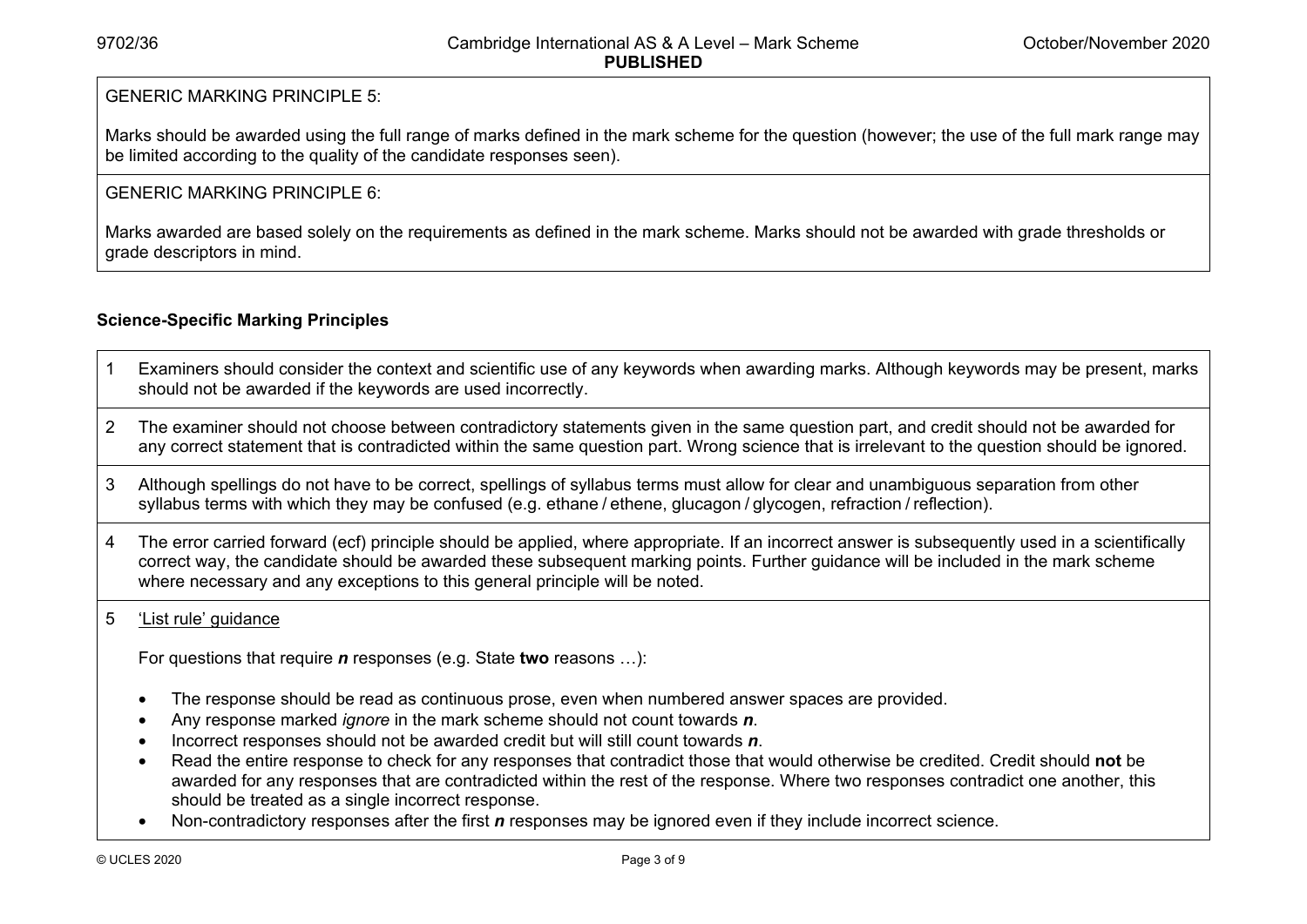#### 6 Calculation specific guidance

Correct answers to calculations should be given full credit even if there is no working or incorrect working, **unless** the question states 'show your working'.

For questions in which the number of significant figures required is not stated, credit should be awarded for correct answers when rounded by the examiner to the number of significant figures given in the mark scheme. This may not apply to measured values.

For answers given in standard form (e.g. a × 10<sup>*n*</sup>) in which the convention of restricting the value of the coefficient (a) to a value between 1 and 10 is not followed, credit may still be awarded if the answer can be converted to the answer given in the mark scheme.

Unless a separate mark is given for a unit, a missing or incorrect unit will normally mean that the final calculation mark is not awarded. Exceptions to this general principle will be noted in the mark scheme.

#### 7 Guidance for chemical equations

Multiples / fractions of coefficients used in chemical equations are acceptable unless stated otherwise in the mark scheme.

State symbols given in an equation should be ignored unless asked for in the question or stated otherwise in the mark scheme.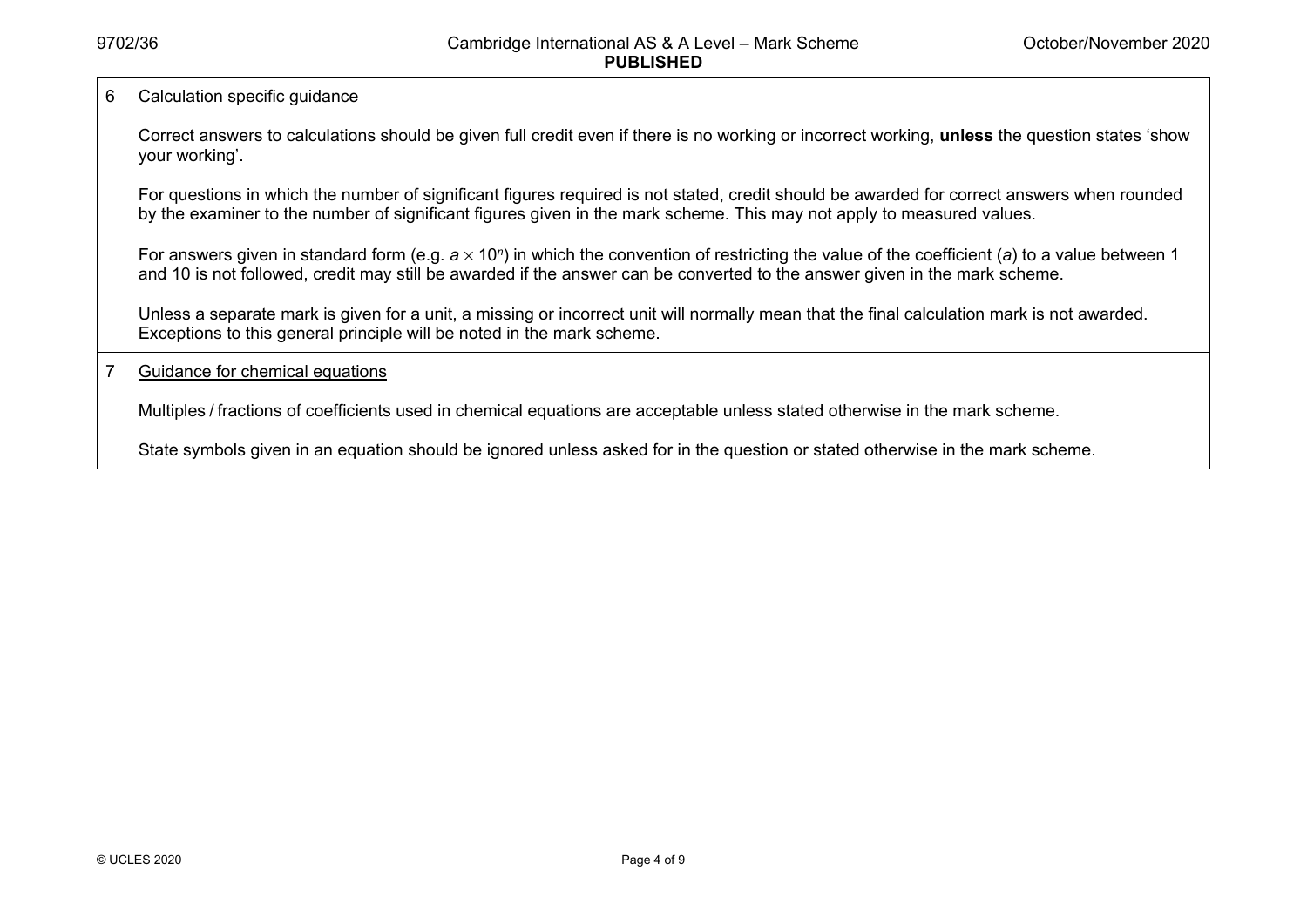| <b>Question</b> | <b>Answer</b>                                                                                                                                                                                                                           |   |  |  |
|-----------------|-----------------------------------------------------------------------------------------------------------------------------------------------------------------------------------------------------------------------------------------|---|--|--|
| 1(a)            | Value of $y$ in range $5.0 - 50.0$ cm.                                                                                                                                                                                                  |   |  |  |
| 1(b)            | Six sets of readings of R and y with correct trend and without help from the Supervisor scores 4 marks, five sets scores 3<br>marks etc.                                                                                                | 4 |  |  |
|                 | Range:<br>R values must include 100 $\Omega$ and 820 $\Omega$ .                                                                                                                                                                         |   |  |  |
|                 | Column headings:<br>Each column heading must contain a quantity, a unit and a separating mark where appropriate<br>The presentation of quantity and unit must conform to accepted scientific convention e.g. $1/y$ (cm <sup>-1</sup> ). |   |  |  |
|                 | Consistency:<br>All values of raw y must be given to the nearest mm.                                                                                                                                                                    |   |  |  |
|                 | Significant figures:<br>All values of $1/y$ should have the same number of s.f. as (or one more than) its corresponding raw $y$ value.                                                                                                  |   |  |  |
|                 | Calculation:<br>Values of 1 / y calculated correctly.                                                                                                                                                                                   |   |  |  |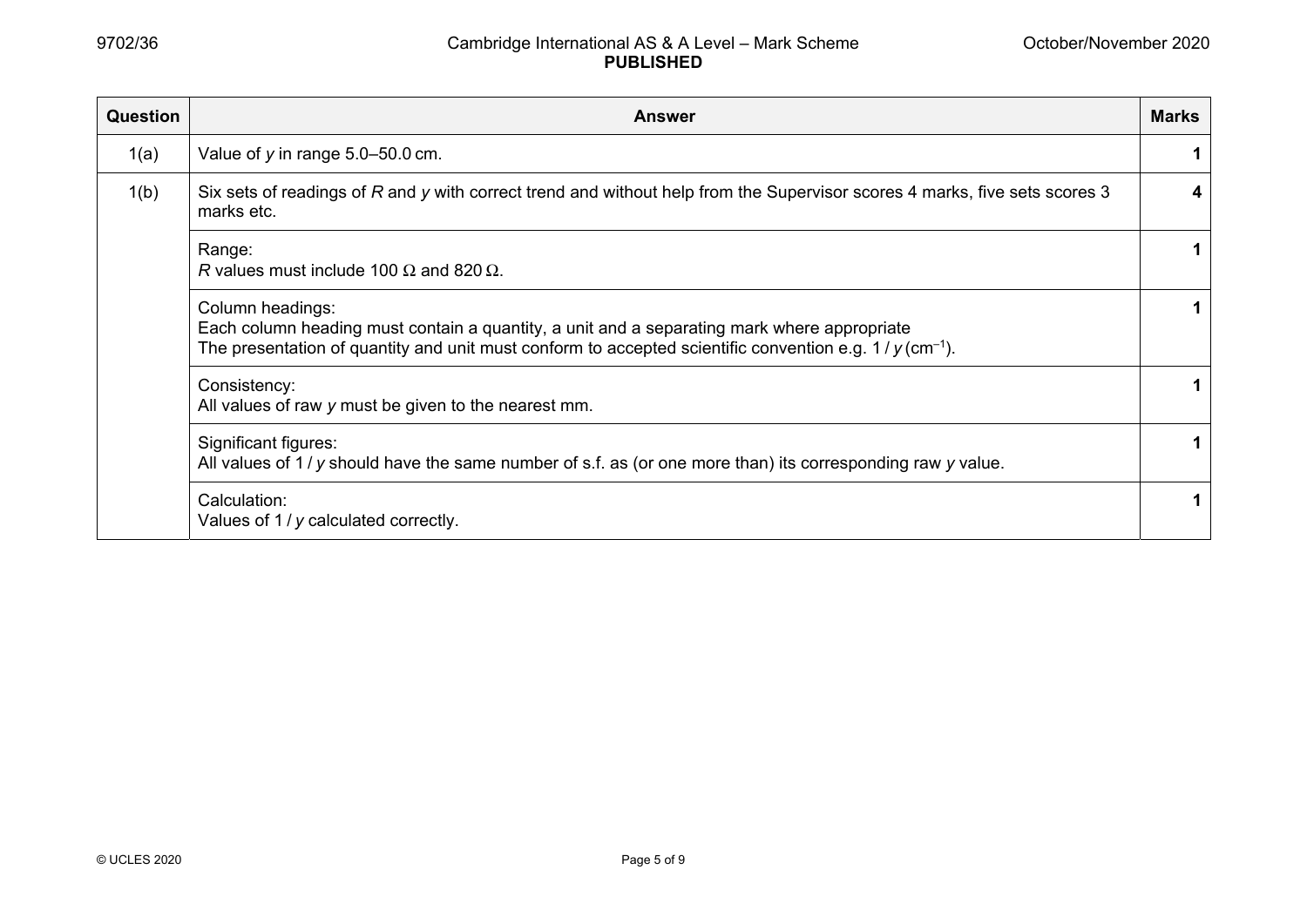| Question  | <b>Answer</b>                                                                                                                                                                                                                                                                                                                                                               | <b>Marks</b> |
|-----------|-----------------------------------------------------------------------------------------------------------------------------------------------------------------------------------------------------------------------------------------------------------------------------------------------------------------------------------------------------------------------------|--------------|
| 1(c)(i)   | Axes:<br>Sensible scales must be used, no awkward scales (e.g. 3:10 or fractions)<br>Scales must be chosen so that the plotted points occupy at least half the graph grid in both x and y directions.<br>Scales must be labelled with the quantity that is being plotted.<br>Scale markings should be no more than three large squares apart.                               | 1            |
|           | Plotting of points:<br>All observations must be plotted on the grid.<br>Diameter of plotted points must be $\leq$ half a small square.<br>Plots must be accurate to within half a small square in both $x$ and $y$ directions.                                                                                                                                              | $\mathbf 1$  |
|           | Quality:<br>All points in the table must be plotted (at least 5) for this mark to be awarded.<br>Trend must be correct.<br>Scatter of plotted points must be no more than $\pm 25 \Omega$ from a straight line in the R direction.                                                                                                                                          | 1            |
| 1(c)(ii)  | Line of best fit:<br>Judge by balance of all points on the grid (at least 5) about the candidate's line. There must be an even distribution of<br>points either side of the line along the full length.<br>One anomalous point is allowed only if clearly indicated (i.e. circled or labelled) by the candidate.<br>Lines must not be kinked or thicker than half a square. | 1            |
| 1(c)(iii) | Gradient:<br>The hypotenuse of the triangle used must be greater than half the length of the drawn line.<br>Method of calculation must be correct.<br>Sign of the gradient value must match the gradient of the graph.<br>Both read-offs must be accurate to half a small square in both the $x$ and $y$ directions.                                                        | $\mathbf 1$  |
|           | y-intercept:<br>Correct read-off from a point on the line substituted into $y = mx + c$ or an equivalent expression.<br>Read-off accurate to half a small square in both x and y directions.<br>or<br>Intercept read directly from the graph, with read-off at $R =$ zero accurate to half a small square in y direction.                                                   | 1            |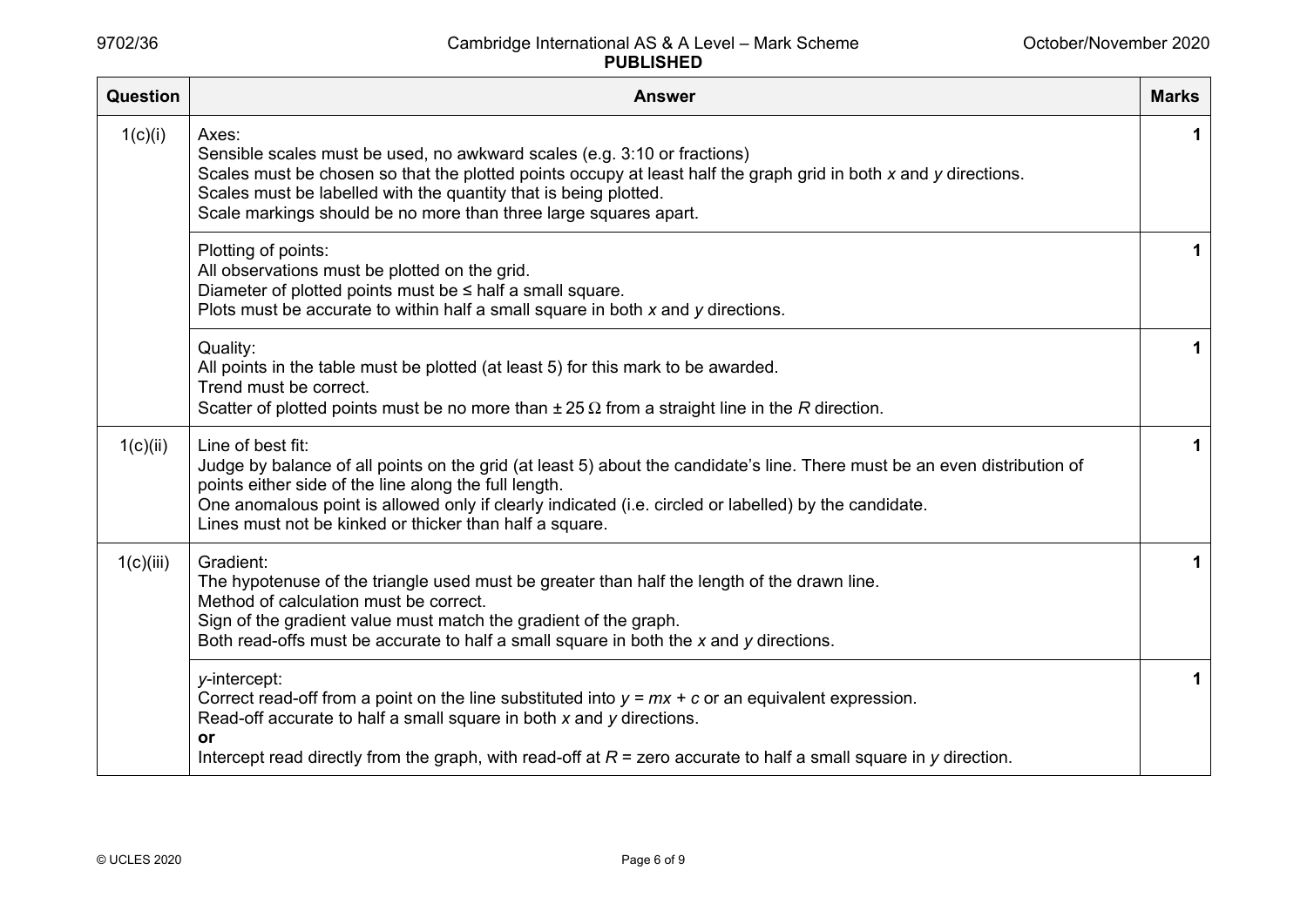| <b>Question</b> | <b>Answer</b>                                                                                                                       | <b>Marks</b> |
|-----------------|-------------------------------------------------------------------------------------------------------------------------------------|--------------|
| 1(d)            | Value of a equal to candidate's gradient and value of b equal to candidate's intercept.<br>Values must not be written as fractions. | 1.           |
|                 | Units for a (e.g. $cm^{-1}\Omega^{-1}$ ) and b (e.g. $cm^{-1}$ ) correct and consistent with values.                                | 1.           |
| 1(e)(i)         | W to the nearest mm and in the range 88.0–92.0 cm.                                                                                  | 1.           |
| 1(e)(ii)        | P calculated correctly.                                                                                                             |              |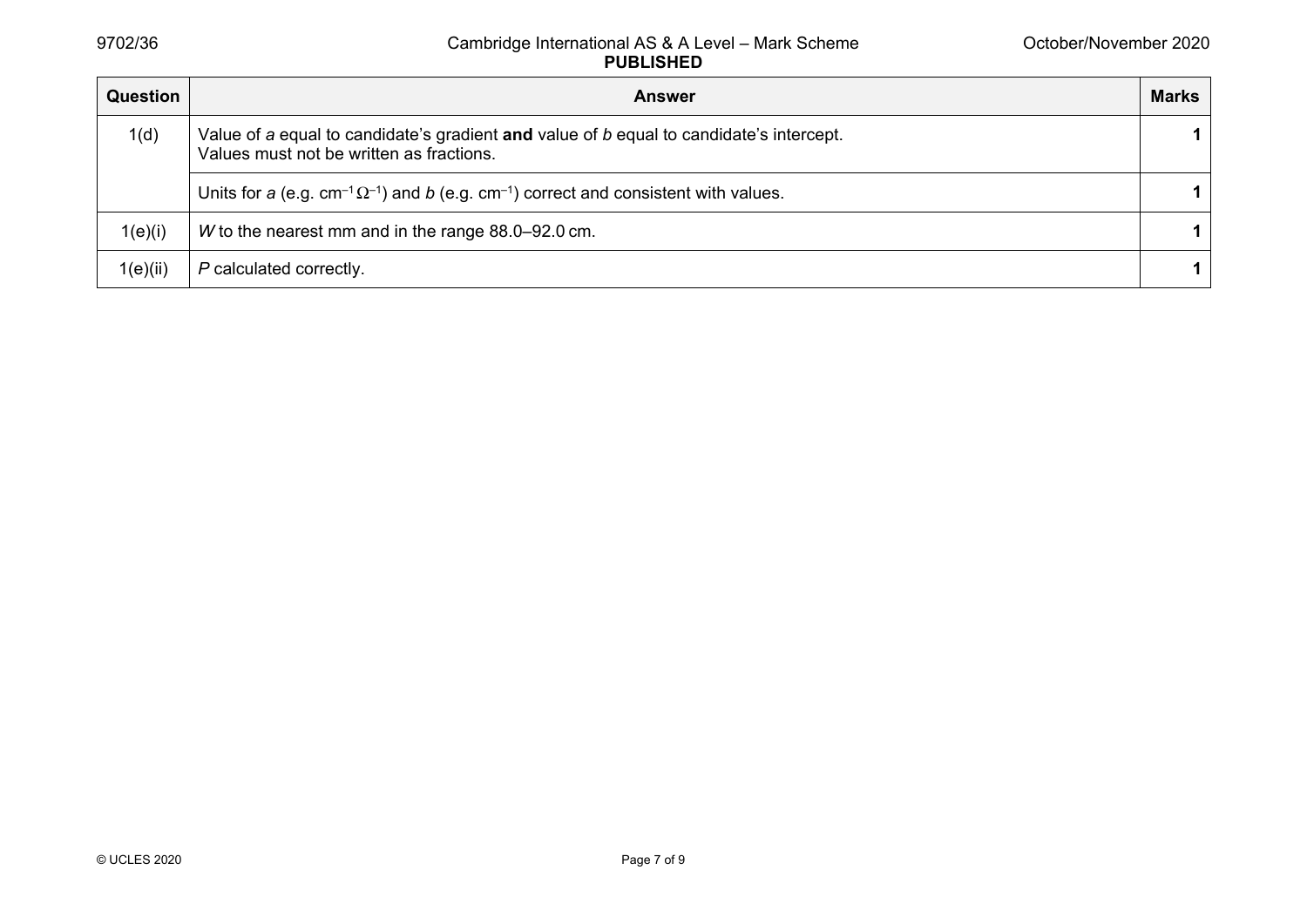| <b>Question</b> | <b>Answer</b>                                                                                                                                                                                                                                                                                  | <b>Marks</b> |
|-----------------|------------------------------------------------------------------------------------------------------------------------------------------------------------------------------------------------------------------------------------------------------------------------------------------------|--------------|
| 2(a)            | Value of L to nearest mm and in range 28.0-30.0 cm.                                                                                                                                                                                                                                            | 1            |
|                 | Value of H to nearest mm.                                                                                                                                                                                                                                                                      | 1            |
| 2(b)            | Percentage uncertainty based on an absolute uncertainty in H value of 2–5 mm.<br>If repeat readings have been taken, then the absolute uncertainty can be half the range (but not zero) if the working is<br>clearly shown.<br>Correct method of calculation to obtain percentage uncertainty. | 1            |
| 2(c)            | Raw values of times all to 0.1 s or all to 0.01 s and value of $T$ in range 0.90–1.60 s.                                                                                                                                                                                                       | 1            |
|                 | Repeated readings: at least two values of 57 or more.                                                                                                                                                                                                                                          | 1            |
| 2(d)(i)         | Second values of L and H.                                                                                                                                                                                                                                                                      | 1            |
| 2(d)(ii)        | Second value of T.                                                                                                                                                                                                                                                                             | 1            |
|                 | Quality: second value of $T >$ first value of $T$ .                                                                                                                                                                                                                                            | 1            |
| 2(e)(i)         | Two values of k calculated correctly.                                                                                                                                                                                                                                                          | 1            |
| 2(e)(ii)        | Justification based on the number of significant figures in all of: raw times, L and H.                                                                                                                                                                                                        | 1            |
| 2(e)(iii)       | Valid comment relating to the calculated values of $k$ , testing against a criterion specified by the candidate.                                                                                                                                                                               | 1            |
| 2(f)            | Correct calculation of g with consistent unit.                                                                                                                                                                                                                                                 | 1            |